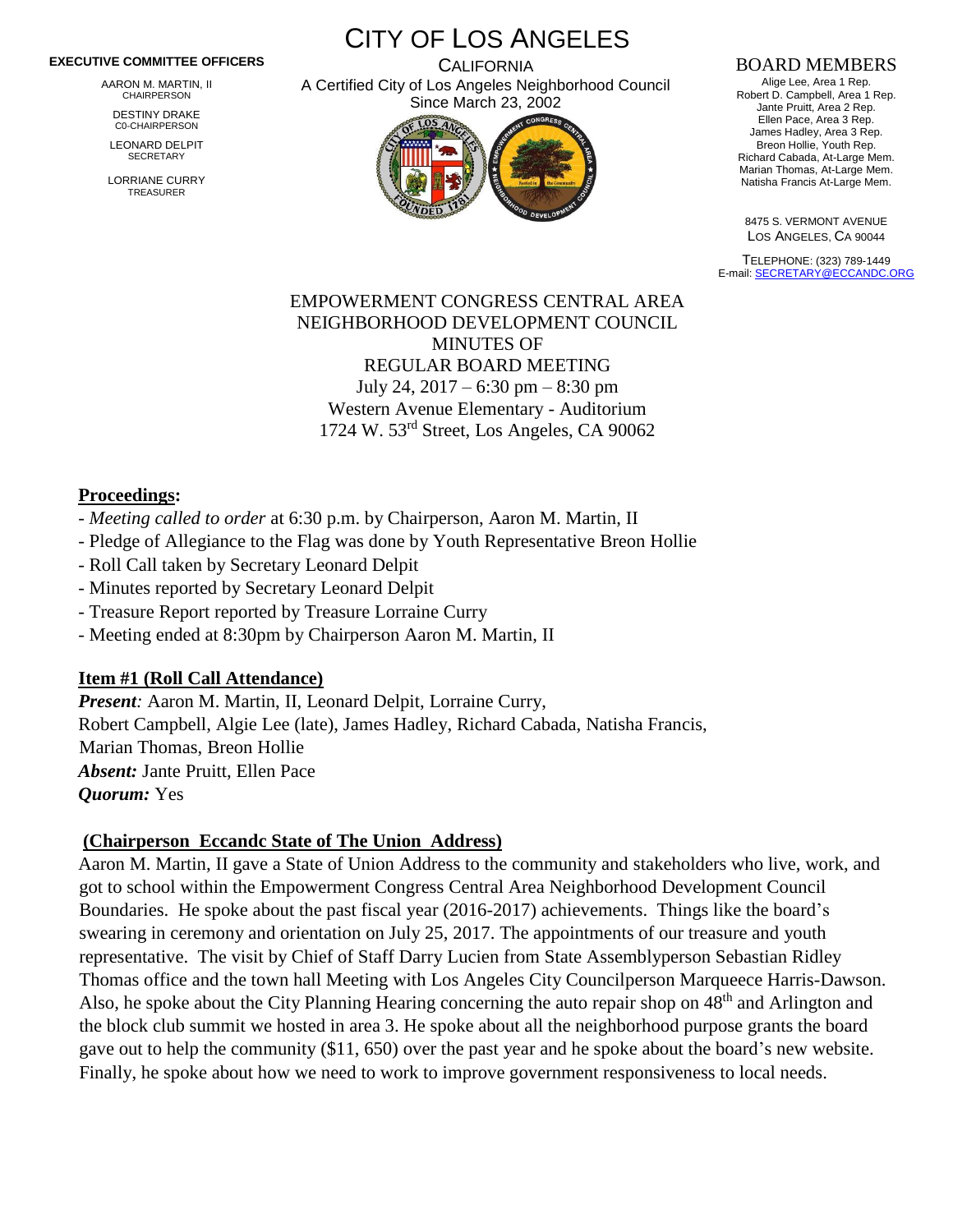## **(Chairperson Appointment of Standing Committee Chairs)**

- Chairperson appointed all standing committee chairs according to Article VI Section 2(4) ECCANDC Bylaws approved on September 15, 2015
- Motioned was moved by (Leonard Delpit), and  $2<sup>nd</sup>$  by (Breon Hollie)
- Yes votes (9) Robert Campbell, Marian Thomas, Breon Hollie, Nastisha Francis, Richard Cabada, James Hadley, Leonard Delpit, Lorraine Curry, Aaron Martin No votes (Zero) Abstentions (None)

Motion Carries: (Yes)

# **Item #3 (Minutes)**

- Board voted to approved the Regular Meeting Minutes dated June 26, 2017 (N/A)

- Motioned was moved by N/A, and  $2<sup>nd</sup>$  by N/A

Yes votes (Zero) No votes (None) Abstentions (None) Motion Carries N/A

# **Item #4 (Treasure Report/Budget Package For 2017-2018)**

- a. Board voted an approved the Treasure Report/Budget Package for (2017-2018) dated July 24, 2017

- Motioned was moved by (Robert Campbell), and 2<sup>nd</sup> by (Breon Hollie) Yes votes (9) Robert Campbell, Marian Thomas, Breon Hollie, Nastisha Francis, Richard Cabada, James Hadley, Leonard Delpit, Lorraine Curry, Aaron Martin No votes (Zero) Abstentions (None) Motion Carries (Yes) Note: (Item No. 4b and 4c was tabled to next Regular Meeting)

- b, Board voted an approved Back to School Festival scheduled for August 8, 2017 in the amount not to exceed (\$5,000)

- c. Board voted an approved SheCooks247 invoice dated July 19, 2017 in the amount not to exceed (\$1,300) Note: Item No. (4d and 4e was combined into one vote)

- Motioned was moved by (Robert Campbell), and 2<sup>nd</sup> by (Breon Hollie) Yes votes (8) Breon Hollie

# **Item #5 (Public Comments)**

Public Comments speakers were Theo Hodge, Gumar Hanl, LaWanda Hakins, Santa Hurga, Eric Roman, Edjar A. Cabreva